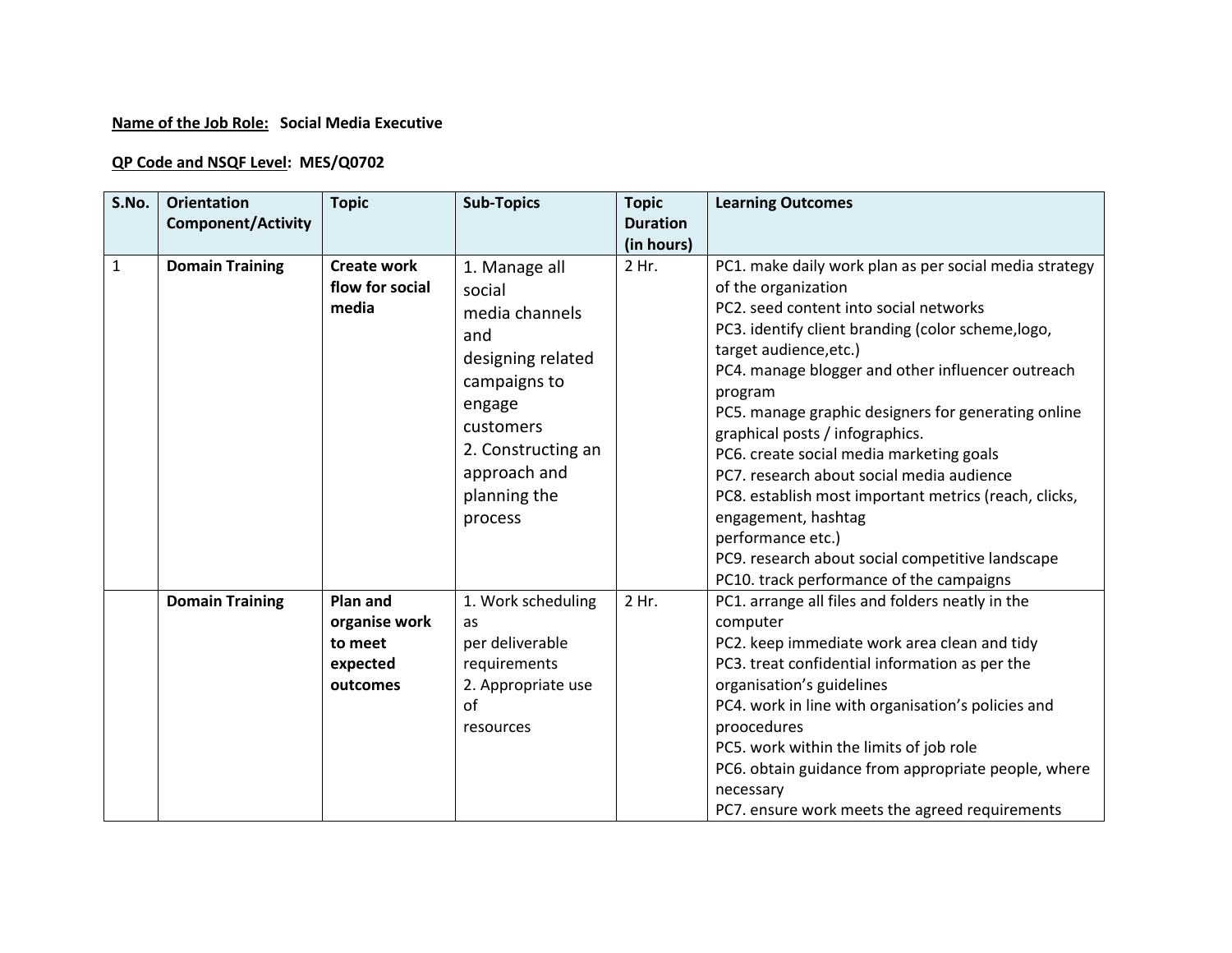|                | <b>Domain Training</b>                                                                | <b>Manage online</b><br>tools          | 1. Selecting tools<br>from<br>online resources for<br>social media posts<br>2. Monitor and<br>analyze<br>performance of the<br>campaigns using<br>online<br>tools | 2 Hr. | PC8. establish and agree on work requirements with<br>appropriate people<br>PC9. manage time, materials and cost effectively<br>PC10. use resources in a responsible manner<br>PC1. select appropriate tools from the various social<br>media tools available for<br>posts, scheduling and reach.<br>PC2. implement, analyze, and optimize organic and<br>paid search engine<br>marketing activities<br>PC3 . track and report metrics around social posts and<br>fan engagement<br>PC4 . analyze and provide weekly & monthly social<br>media metrics status<br>reports to senior level management<br>PC5 . monitor trends in social media tools, |
|----------------|---------------------------------------------------------------------------------------|----------------------------------------|-------------------------------------------------------------------------------------------------------------------------------------------------------------------|-------|----------------------------------------------------------------------------------------------------------------------------------------------------------------------------------------------------------------------------------------------------------------------------------------------------------------------------------------------------------------------------------------------------------------------------------------------------------------------------------------------------------------------------------------------------------------------------------------------------------------------------------------------------|
|                |                                                                                       |                                        |                                                                                                                                                                   |       | applications, channels, design and<br>strategy and quantifying it ensuring a sound and<br>efficient website<br>PC6 . monitor effective benchmarks for measuring the<br>impact of social media<br>programs<br>PC7 . analyze, review, and report on effectiveness of<br>campaigns in an effort to<br>maximize results                                                                                                                                                                                                                                                                                                                                |
| $\overline{2}$ | <b>Soft Skills and</b><br>Entrepreneurship<br>Tips specific to the<br><b>Job Role</b> | <b>Communication</b><br>& team<br>work |                                                                                                                                                                   | 2 Hr. | Communicate what one intends to, to other team<br>mates                                                                                                                                                                                                                                                                                                                                                                                                                                                                                                                                                                                            |